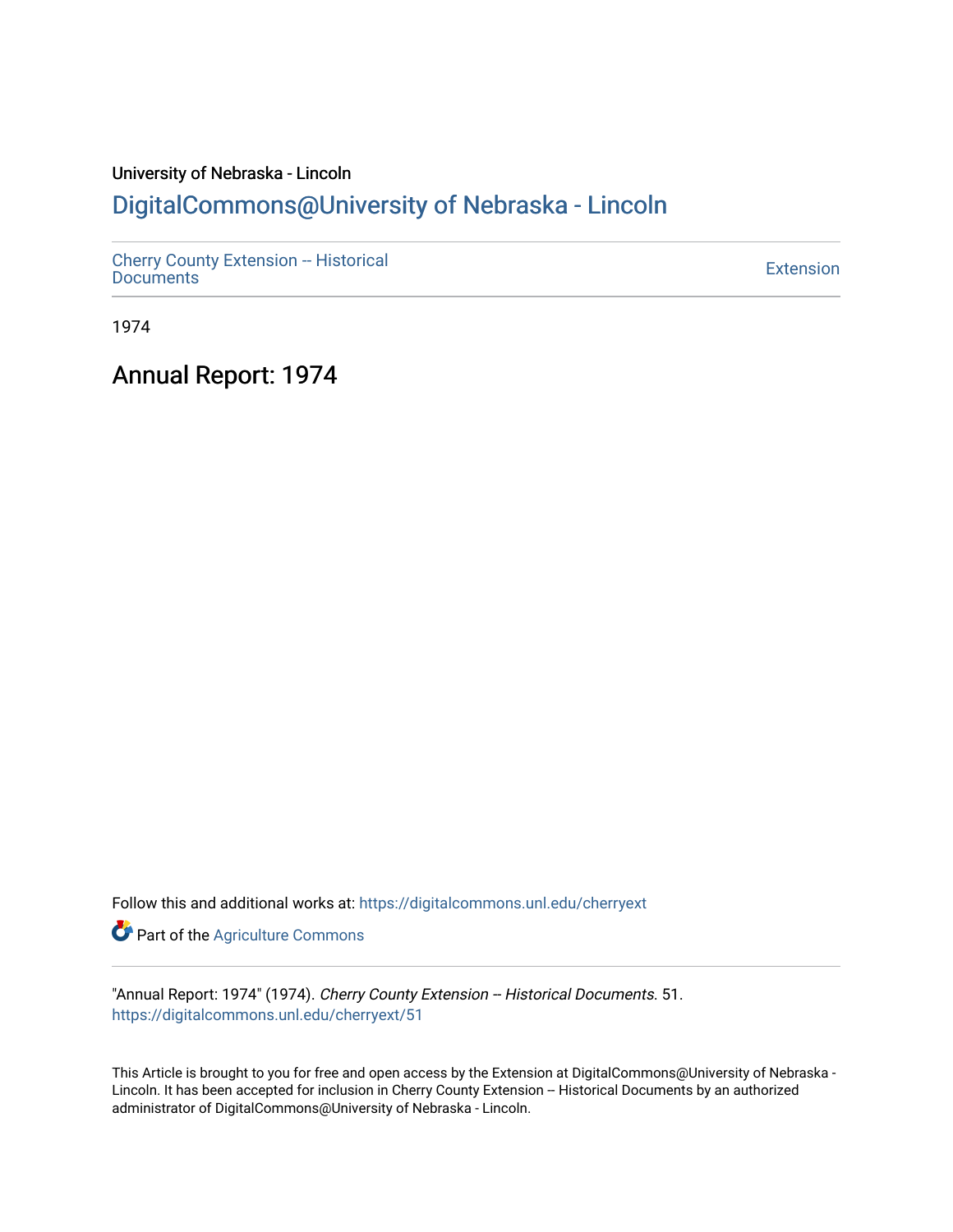

# **COOPERATIVE EXTENSION SERVICE**

**BLAINE, GRANT, HOOKER THOMAS COUNTIES** 

**THEDFORD, NE 69166 MULLEN, NE 69152** 

Institute of Agriculture and Natural Resources  $\mathbf{r}$ 

**June, 1975** 

**TO THE HONORABLE BOARD OF COUNTY COMMISSIONERS** 

**AND COUNTY CLERKS OF:** 

**BLAINE, THOMAS, GRANT AND HOOKER COUNTIES** 

**We respectfully submit to you a report of the County Extension Work completed in the Thedford District for the fiscal year July 1, 1974 to June 30, 1975.** 

**A statement of expenditures for the past fiscal year and an estimate of the funds for the carrying on of Extension Work in the county for the current fiscal year have been filed previously.** 

**Respectfully submitted,** 

Thedford Districț Ext. Assn. mil Harden Mich Harleny<br>Mick Harding, President

Carolyn Beettegt<br>Carolyn Biltoft, Sec.-Treas.

**cc: Cherry County Extension Board Valentine, Nebraska** 

EXTENSION WORK IN "AGRICULTURE, HOME ECONOMICS AND SUBJECTS RELATING THERETO," THE COOPERATIVE EXTENSION SERVICE, INSTITUTE OF AGRICULTURE AND NATURAL RESOURCES, UNIVERSITY OF NEBRASKA-LINCOLN, COOPERATING WITH THE COUNTIES AND THE U.S. DEPARTMENT OF AGRICULTURE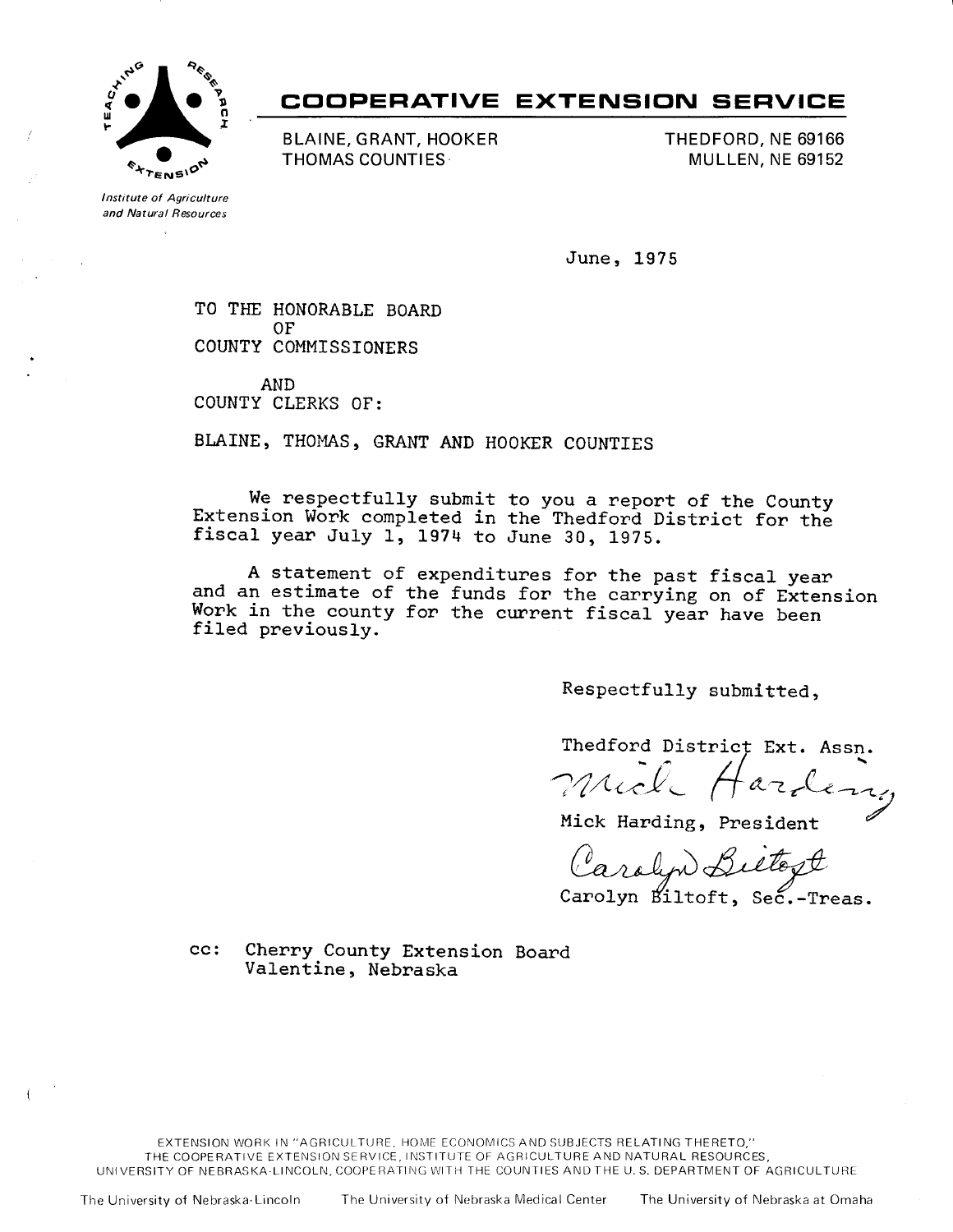#### 1974-1975

## ANNUAL REPORT

### of the

#### THEDFORD DISTRICT EXTENSION SERVICE

### Covering the Period

July **1,** 1974 through June 30, 1975

### THEDFORD DISTRICT EXTENSION BOARD OFFICERS

Mick Harding, Mullen, President Jack Dubs, Ashby, Vice President Carolyn Bi1toft, Thedford, Secretary-Treasurer Phil Johnston, Dunning, Executive Committee Marvin Cox, Mullen, Cherry County Representative Jim Drinkwa1ter, Valentine, Cherry County Representative

## THEDFORD DISTRICT EXTENSION STAFF

Chet Hawley, County Extension Agent Chairman Donna **M.** Shandera, Area Extension Agent (Home Economics) Alice Joan Garrett, Office Assistant Reta **K.** Teahon, Office Assistant Jerri Ann Johnston, Summer Aid Janet Mackintosh, Summer Aid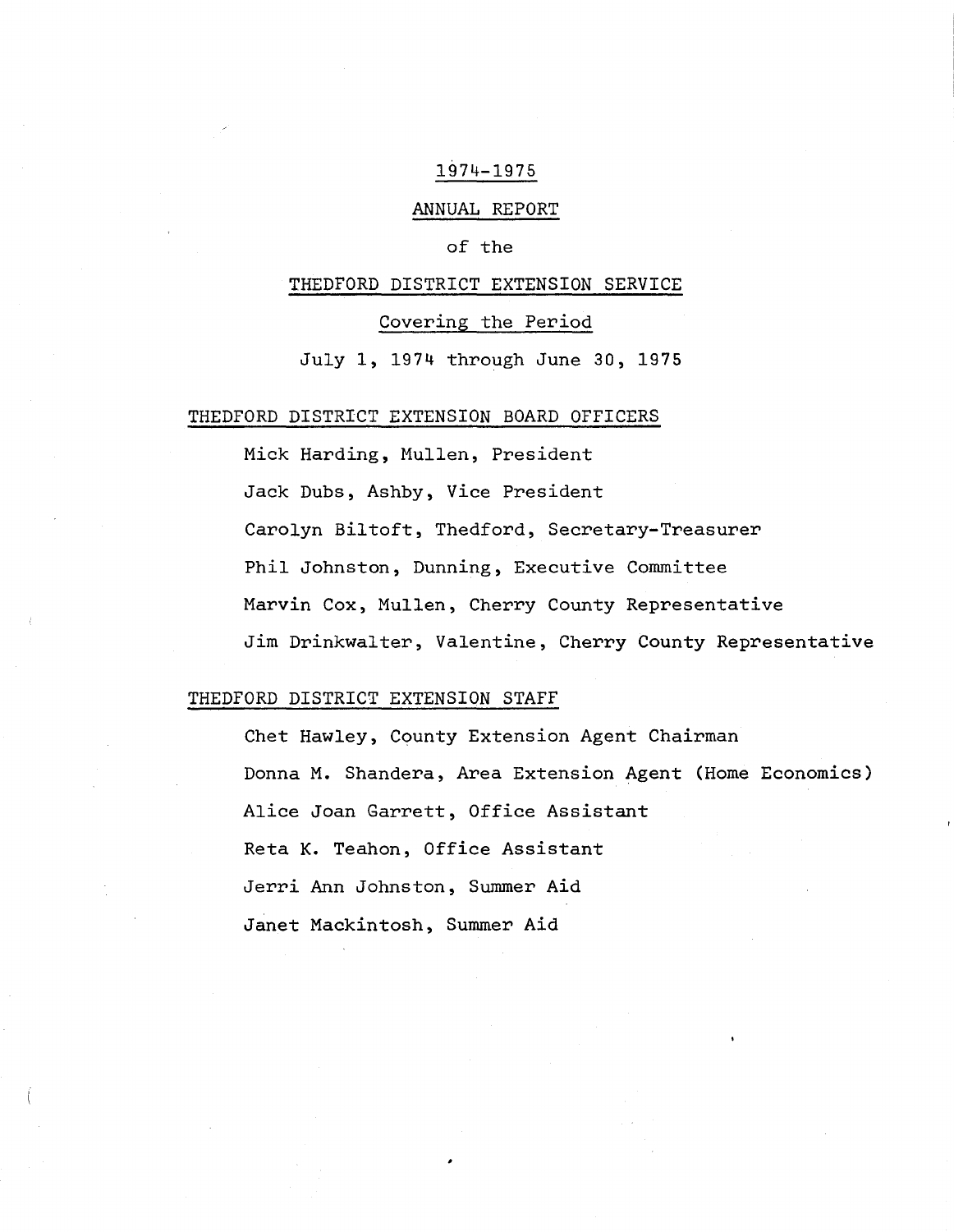## TABLE OF CONTENTS

AND PLANNING

PAGE 1

EXTENSION ORGANIZATION

PAGES 2, 3, 4

SEMIS 10

**FOREWARD** 

PAGES 5, 6, 7, 8

BUDGET AND EXPENDITURES

PAGE 9

INVENTORIES

PAGES 10, 11, 12, 13, 14, 15, 16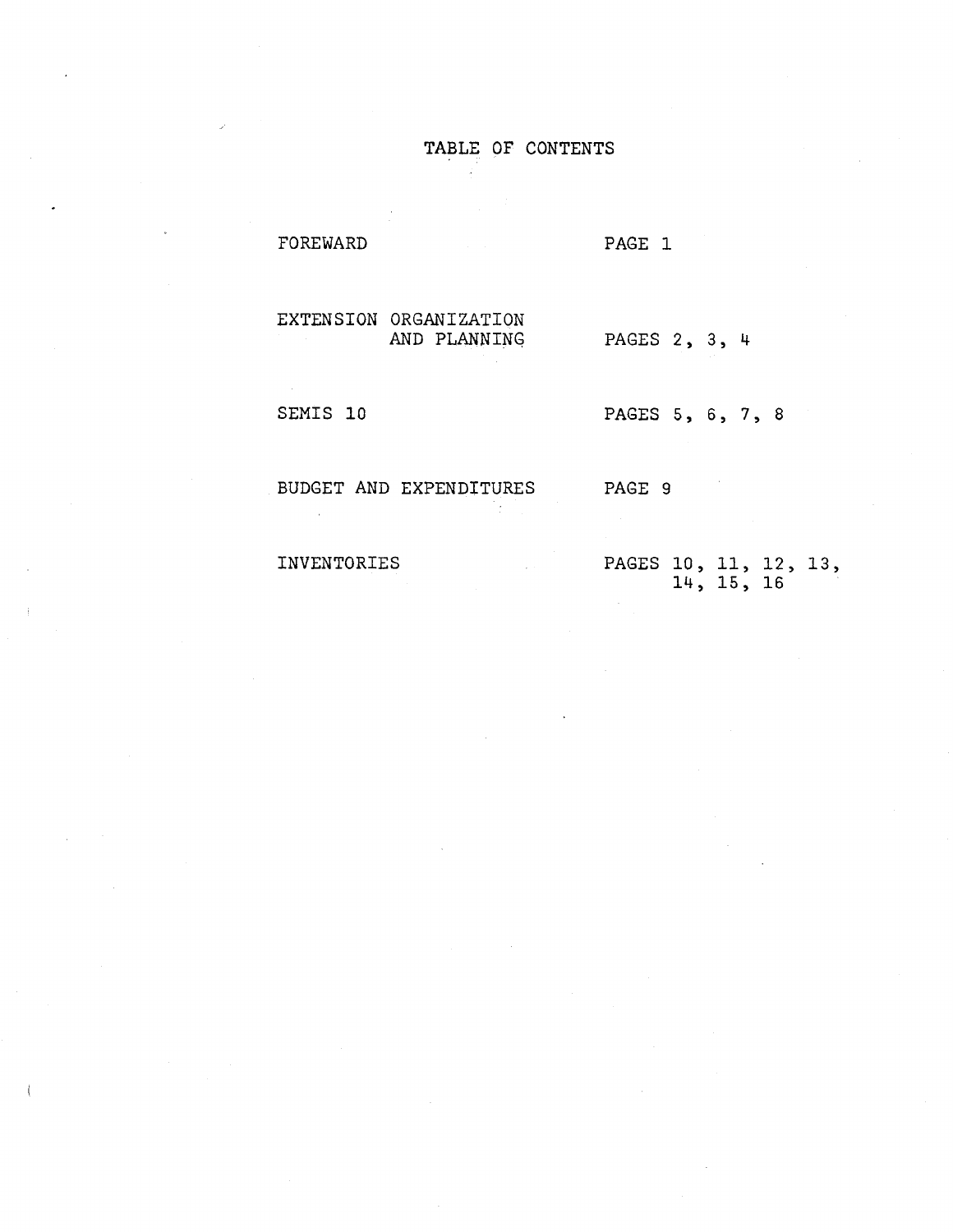#### Foreward

Following herein are reporting sections for Cooperative Extension work done in Blaine, Thomas, Hooker, Grant and portions of Cherry Counties. The reports cover the fiscal year 1974 - 1975.

The area served is in the northern part of the High Plains Section of the Great Plains physiographic province. All of it is in the Sandhi11s except the extreme southeastern corner. Range management practices have aided grass cover to establish on the dunes and ridges. Same areas, locally called "choppies" still pose special management problems in blowout control.

The econanic squeeze affecting many farmers is also in evidence in this area. Evidence of recent over-use of pastures combined with dry precipitation periods, can be seen throughout the District. Unfavorable climatic conditions and quality of seedling stock has resulted in a decline of tree plantings in recent years. Adequate rainfall in 1974 aided tree planting numbers to increase. Crossbreeding beef programs, with little advance planning in sane cases, are increasing and have given variable results. Beef cattle testing programs continue to provide ranchers with useful information. Some misuse of the programs has been noted. Stimulating interest in steer programs has not had satisfactory results. 0pposition to livestock shows (especially beef} is evident. Confusion on body types, econanic practicality, modern cattle, etc., is apparent. Increased irrigation has called for more skillful management with the use of practices new to most producers. Variable results have been gained with irrigated pasture establishment and management.

Population changes have resulted in new problems concerning recreation, school organization, community activities, etc. Population declines of 16 - 18% were shown in the area for Blaine, Thcmas and Hooker Counties in 1970 census. Use of rangeland areas for public recreation is a lively conversation topic, as has been Natural Resources Districts, center pivot irrigation, exotic breeds of cattle and school problems.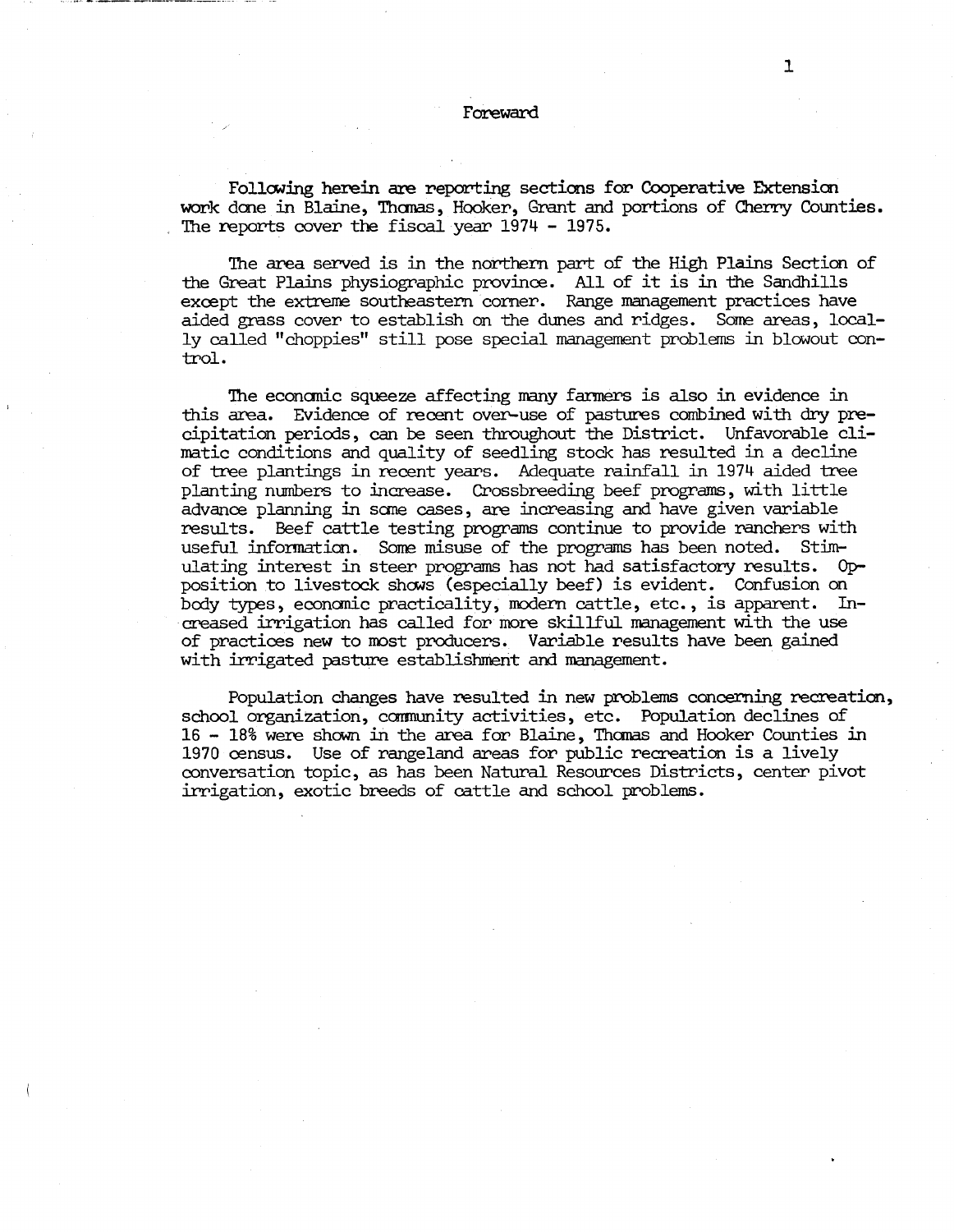#### EXTENSION ORGANIZATION AND PLANNING

The sponsoring organization for Extension work in the Thedforo District is known as the Thedford District Extension Service. It is financed by the county levy in each county. Budgets for the fiscal year periods are contained elsewhere in this report. Portions of South Cherry County are served under the Memorandum of Understanding between the Thedford District<br>Extension Service and the Cherry County Extension Association. The budget Extension Service and the Cherry County Extension Association. contribution of Cherry County is \$3127.20. The balance of the budget is shared equally by Blaine, Thomas, Hooker and Grant Counties.

The Thedford District Extension Board consists of sixteen people; including two representatives from each Blaine, Thanas, Hooker and. Grant Counties; and eight ex-officio memebers with voting privileges; the chairman of the Tri-County Home Extension Council and the Blaine County Home Extension Council, the chairman of each of the four county 4-H Councils, and two representatives of the Cherry County Extension Board. Election of regular Extension Board Members WaS done by mail ballot. Old and new board members met jointly in December.

The Extension Board meets monthly. Four of these meetings are full board meetings which all members, including ex-officio members, are expected to attend. These meetings included January: board re-organization; April and May: budget meetings; and December: new and retiring members. The other monthly meetings are attended by the Executive Camnittee to conduct regular business.

MEmbers in 1974 were:

| President<br>Vice President Larry French<br>Sec.-Treasurer<br>Member<br>Member<br>Member<br>Member<br>Member | Jack Dubs<br>Carolyn Biltoft<br>Phil Johnston<br>Benny Simpson<br>Pat Sexton<br>Bill Drinkwalter<br>Jim Roseberry | Ashby<br>Mullen<br>Thedford<br>Dunning<br>Hyannis<br>Mullen<br>Thedford<br>Dunning | <b>Executive Committee</b><br><b>Executive Committee</b><br>Executive Committee<br>Executive Committee |  |
|--------------------------------------------------------------------------------------------------------------|-------------------------------------------------------------------------------------------------------------------|------------------------------------------------------------------------------------|--------------------------------------------------------------------------------------------------------|--|
|                                                                                                              |                                                                                                                   |                                                                                    |                                                                                                        |  |

### Members in 1975 were:

| President<br>Vice President Jack Dubs<br>Sec.-Treasurer<br>Member<br>Member<br>Member<br>Member | Mick Harding<br>Carolyn Biltoft<br>Phil Johnston<br>Pat Sexton<br>Mose Hebbert<br>Bill Drinkwalter | Mullen<br>Ashby<br>Thedford<br>Dunning<br>Mullen<br>Hyannis<br>Thedford | <b>Executive Committee</b><br><b>Executive Committee</b><br>Executive Committee<br><b>Executive Committee</b> |
|-------------------------------------------------------------------------------------------------|----------------------------------------------------------------------------------------------------|-------------------------------------------------------------------------|---------------------------------------------------------------------------------------------------------------|
| Member                                                                                          | Jim Roseberry                                                                                      | Dunning                                                                 |                                                                                                               |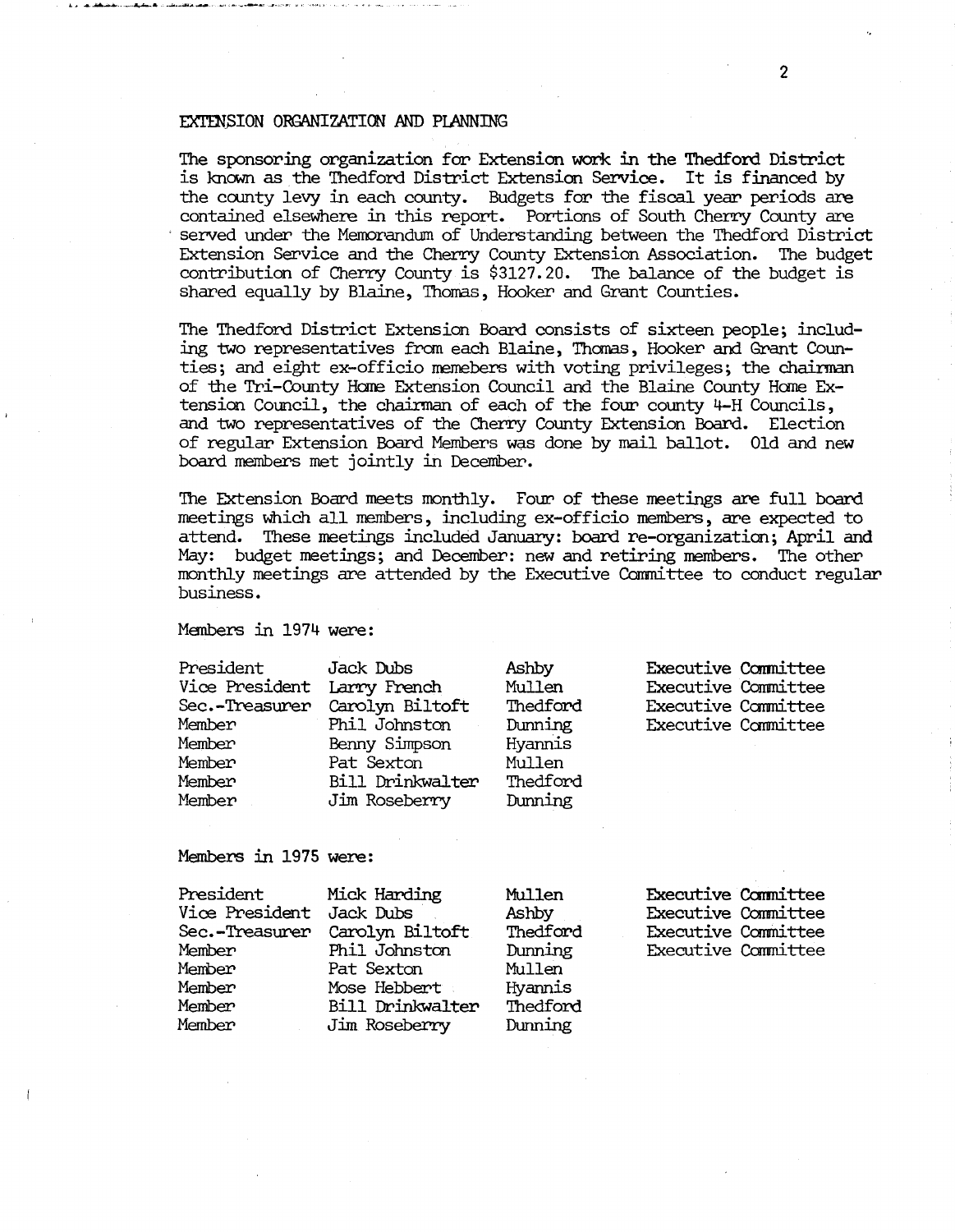Ex-Officio Members in 1974 were:

| Mr. Marvin Cox          | Executive Committee, Cherry County<br>Mullen     |  |
|-------------------------|--------------------------------------------------|--|
| Mr. Jim Drinkwalter     | Executive Committee, Cherry County<br>Valentine  |  |
| Mrs. Carol Chase        | Blaine County 4-H Council Chairman<br>Elsmere    |  |
| Mrs. Sallie Atkins      | Thomas County 4-H Council Chairman<br>Halsey     |  |
| Mr. Tom Roseberry       | Mullen<br>Hooker County 4-H Council Chairman     |  |
| Mrs. Barbara Mackintosh | Whitman<br>Grant County 4-H Council Chairman     |  |
| Mrs. Joyce Hayward      | Hyannis<br>Tri-County Home Ext. Council Chairman |  |
| Mrs. Lex Ann Simonson   | Purdum<br>Blaine Co. Home Ext. Council Chairman  |  |

Ex-Officio Members in 1975 were:

| Mr. Marvin Cox       | Mullen   | Executive Committee, Cherry County           |
|----------------------|----------|----------------------------------------------|
| Mr. Jim Drinkwalter  |          | Valentine Executive Committee, Cherry County |
| Mrs. Shirley Spencer | Brewster | Blaine County 4-H Council Chairman           |
| Mrs. Sallie Atkins   | Halsey   | Thomas County 4-H Council Chairman           |
| Mrs. Karen Roseberry | Mullen   | Hooker County 4-H Council Chairman           |
| Mrs. Sharlene Haney  | Hyannis  | Grant County 4-H Council Chairman            |
| Mrs. Reta Micheel    | Seneca   | Tri-County Home Ext. Council Chairman        |
| Mrs. Dorthea Cook    | Brewster | Blaine Co. Home Ext. Council Chairman        |

1974 Home Extension Council Officers were:

| TRI-COUNTY COUNCIL<br>(Grant, Hooker &<br>Thomas Counties) | ChairmanMrs. Bill Hayward, Hyannis<br>Vice ChmMrs. Lloyd Micheel, Seneca<br>SecretaryMrs. Bob Biltoft, Thedford<br>TreasurerMrs. Allan Jameson, Thedford |
|------------------------------------------------------------|----------------------------------------------------------------------------------------------------------------------------------------------------------|
| BLAINE CO. COUNCIL                                         | ChairmanMrs. Bernie Simonson, Purdum<br>Vice ChmMrs. Norval Van Diest, Dunning<br>Sec.-Treas.Mrs. Charles Giles, Elsmere                                 |

1975 Home Extension Council Officers were:

| TRI-COUNTY COUNCIL | ChairmanMrs. Lloyd Micheel, Seneca                                                                           |
|--------------------|--------------------------------------------------------------------------------------------------------------|
| (Grant, Hooker &   | Vice ChmMrs. Don Mackintosh, Whitman                                                                         |
| Thomas Counties)   | SecretaryMrs. Larry French, Mullen                                                                           |
|                    | TreasurerMrs. Clifford Ferguson, Hyannis                                                                     |
| BLAINE CO. COUNCIL | ChairmanMrs. Jim Cook, Brewster<br>Vice ChmMrs. John Golden, Dunning<br>Sec.-Treas.Mrs. Eugene Fink, Elsmere |

The Home Extension Councils each schedule four meetings per year to review the Hane Economics Program, plan caning events and conduct regular business.

The Blaine County Harne Extension Council sponsored 4-H'er Julie Chase of Elsmere to State 4-H Club Week in Lincoln, and awarded their \$50.00 college scholarship to Dormie Teahon, Halsey.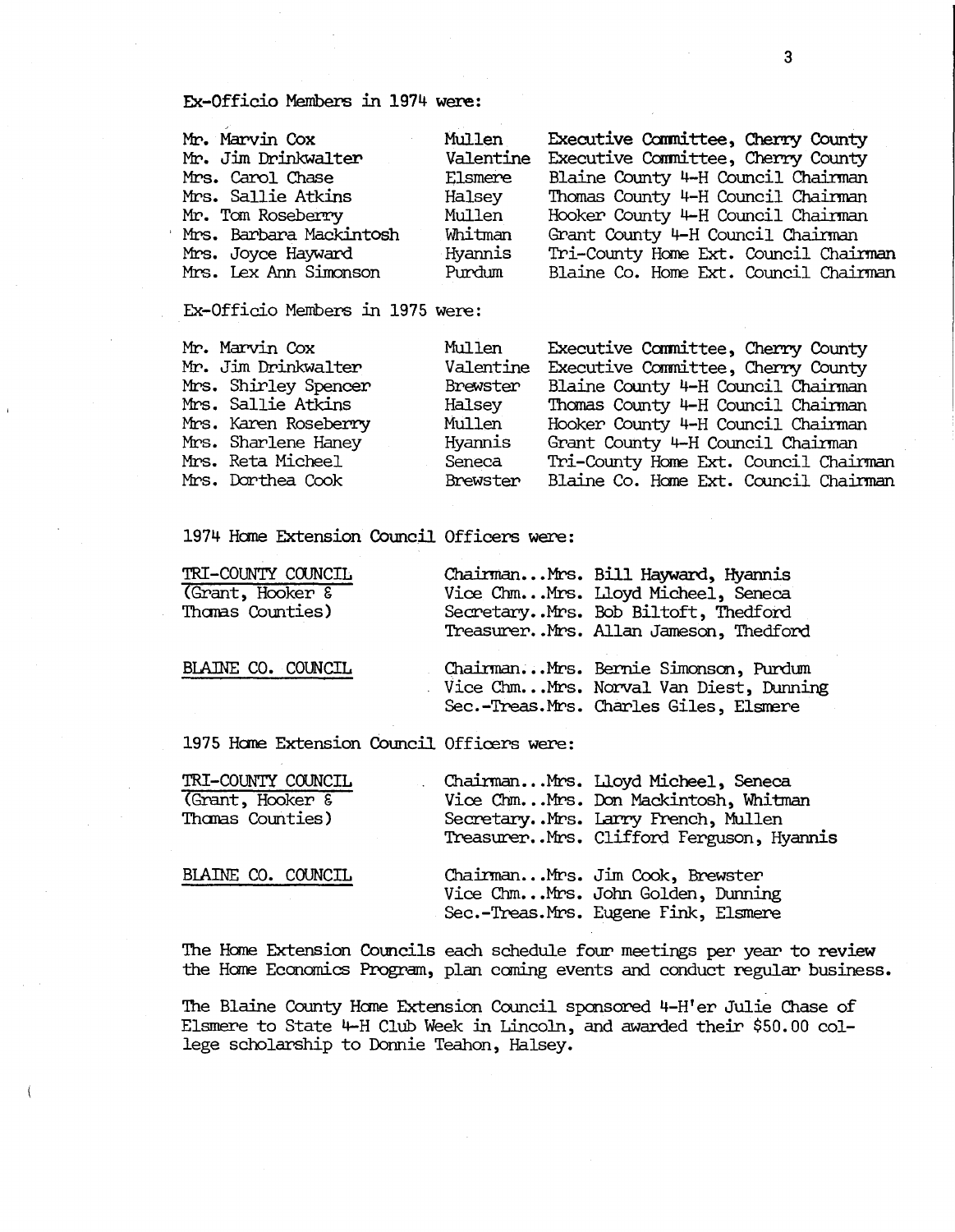Members serving on the County 4-H Councils were:

1974

Blaine Co. Chm. - Carol Chase, Elsmere Marilyn Rhoades, Dunning Shirley Spencer, Brewster Lowell Minert, Dunning Ruth Miller, Brewster Bob Cox, Purdum

Thanas Co. Chm. - Sallie Atkins, Halsey Mike Finney, Seneca. Wynona Marsh, Brownlee Jerry Garner, Brownlee Donna Kennedy, Halsey Marilyn David, Thedford

> Don Mallory, Mullen Don Stull, Mullen Mildred Starr, Mullen Karen Roseberry, Mullen Karen Wolfenden, Mullen

Hooker Co. Chm. - Tom Roseberry, Mullen

Grant Co. Chm. - Barbara Mackintosh, Whitman Dotty Dubs, Ashby Kaye Frye, Ashby Arm Sweet, Hyannis Doris Schufeldt , Whitman Sharline Haney, Hyannis

1975

Shirley Spencer, Brewster Keith Keys, Elsmere Ruth Miller, Brewster Mary Wells, Dunning Bob Cox, Purdum Lowell Minert, Dunning

Sallie Atkins, Halsey Mike Finney, Seneca. Wynona Marsh, Brownlee Marilyn David, Thedford Alice Mcfadden, Halsey Larry Peters, Thedford

Karen Roseberry, Mullen Don Mallory, Mullen Don Stull, Mullen Mildred Starr, Mullen Karen Wolfenden, Mullen Emmett Long, Mullen

Sharline Haney, Hyannis Dotty Dubs, Ashby Sharon Knepper, Hyannis Barbara Mackintosh , Whitman Kaye Frye, Ashby Linda Boots, Ashby

The 4-H Councils in Blaine, Thomas, Hooker and Grant Counties sponsor 4-H'ers on Exchange Trips. Hooker County and Grant County 4-H Councils conduct sponsorships of many fair trophies and awards.

The present Extension Staff includes Chet Hawley, Extension Agent; Donna Shandera, Area Extension Agent; Janet Mackintosh, Summer Aid; Reta Teahon, 'Ihedford Office Assistant; and. Alice Joan Garrett, Mullen Office Assistant. Two offices are maintained to serve the four county area and South Cherry County.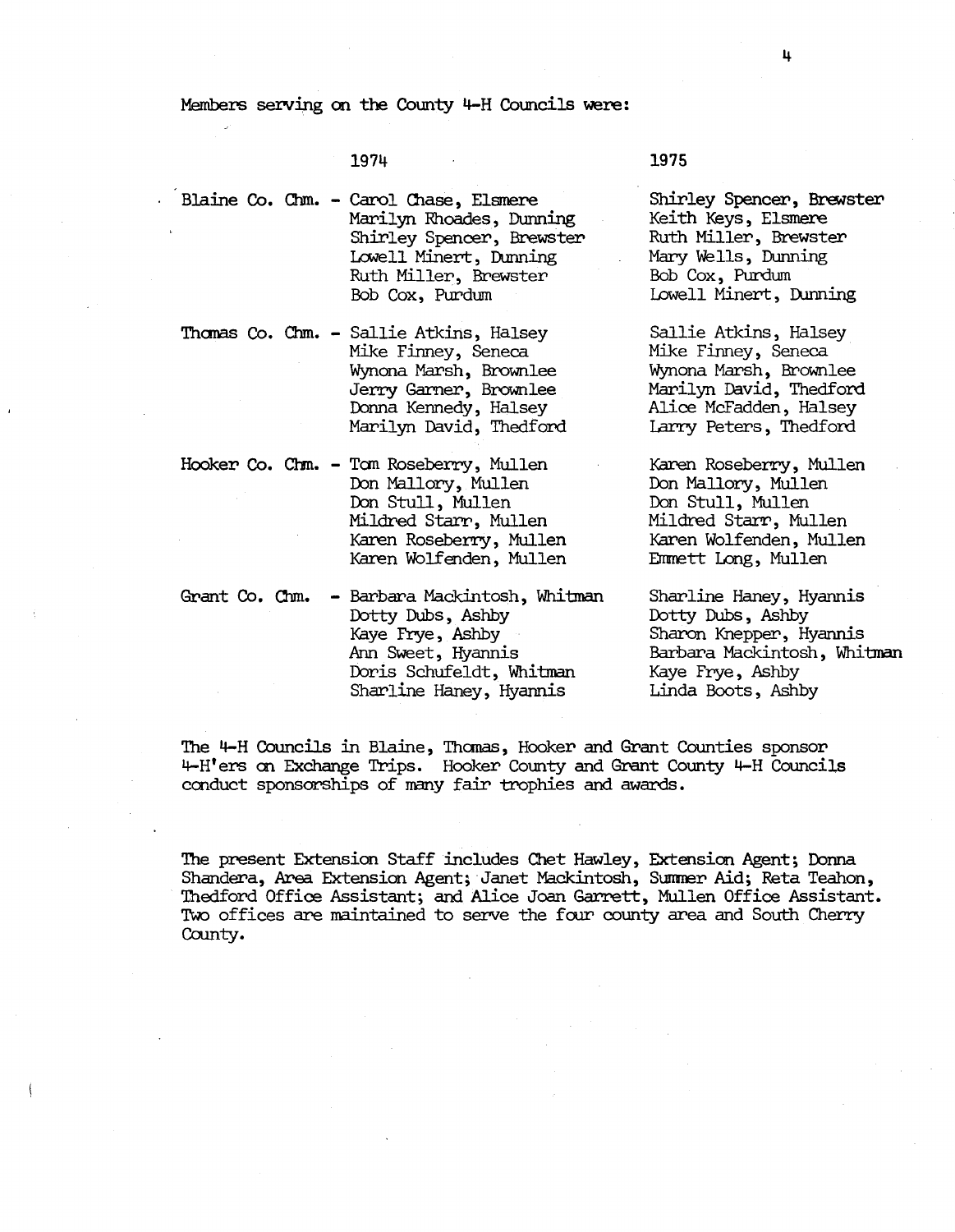#### ANNUAL NARRATIVE FOR FY-7S

#### Nebraska Cooperative Extension Service

Planning'Unit Thedford District  $\qquad$  Date July 9, 1975

Program Title: How to hire and hold good help

0251 Purpose & Subject No. 100 Task No.  $01$   $1$   $3$  $\begin{array}{cccc}\n & & & 01 & & & 1 & & 3 \\
\hline\n \text{Primary Cliente} & \text{No.} & \text{No.} & \text{P3-} & \text{N0-} & \text{P4-} & \text{N0-} & \text{P5-} & \text{N0-} & \text{P6-} & \text{N0-} & \text{P6-} & \text{N0-} & \text{P7-} & \text{N0-} & \text{P8-} & \text{N0-} & \text{P8-} & \text{N0-} & \text{P8-} & \text{N0-} & \text{P8-} & \text{N0-} & \text{P8-} & \text$ 

 $-$ 

 $\mathcal{F}_i$ 

Task Coordinator: Chet Hawley

carrer para

1. What was accomplished to change people (attitudes, income, skills, etc.)?

This project was scrapped when it became evident it would take more time than I had available to work up the material.

2. (Optional) Methods, approaches or problems encountered that made this project succeed or fail, that would assist fellow workers in planning extension programs.

3. The success story that could be used to demonstrate extension effectiveness. Submit only one success story per planning unit staff member; one page only, single spaced.

> EXTENSION WORK IN "AGRICULTURE, HOME eCONOMICS AND SUBJECTS RELATING THERETO," n'f ,~O(llYH~n\lE f~TfNSlON ~EIWICE. INSTlTlJTC OF A(,nICUL TlHl!' ANI) NAHJIlA. RFnOIJACfS, UNI\I[ "SHY Of N< "'''\SK''-~'NCOLN, Cool',"A fINO WITH nIl COUNTIEU ANI) Tilt I-J. ~.1I1 ~MI J"'~"T 0' A<ORICUI. TlJJ<E J, L, ADAMS, DIAECTOH

> > the company of the second services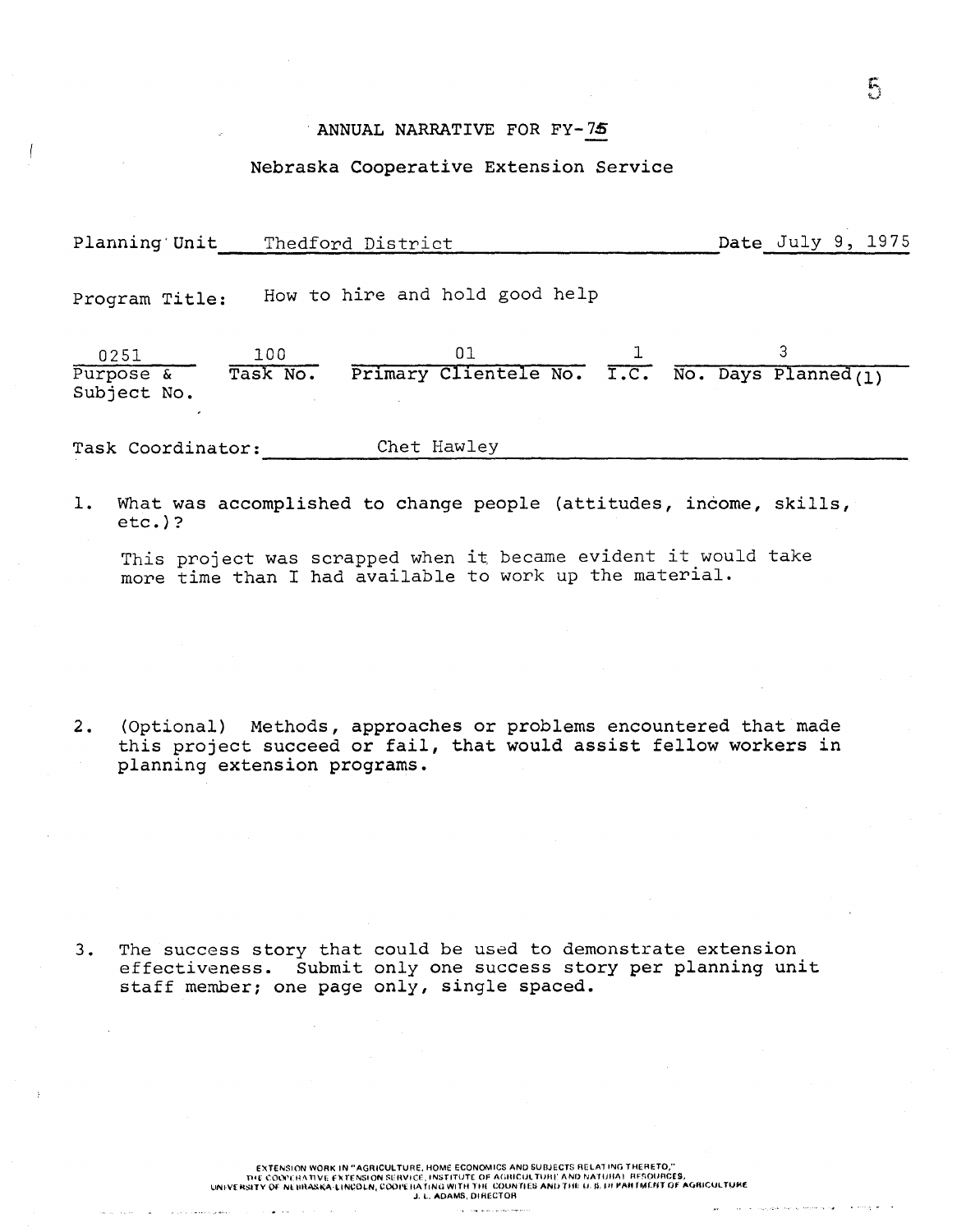## ANNUAL NARRATIVE FOR FY-7S

## Nebraska Cooperative Extension Service

| Planning Unit                                          | Thedford District                                                     | Date July 9, 1975 |
|--------------------------------------------------------|-----------------------------------------------------------------------|-------------------|
| Program Title:                                         | Ranch Estate Planning                                                 |                   |
| 0286<br>$-450$<br>Task No.<br>Purpose &<br>Subject No. | 01<br>Primary Clientele No. $T.C.$ No. Days Planned (1)               | 4                 |
| Task Coordinator:                                      | Chet Hawley                                                           |                   |
|                                                        | 1. What was accomplished to change people (attitudes, income, skills, |                   |

etc.)? One meeting was held in district and publicity given two meetings

held outside district. This topic is of interest to most people and makes them aware of estate alternatives.

2. (Optional) Methods, approaches or problems encountered that made this project succeed or fail, that would assist fellow workers in planning extension programs.

3. The success story that could be used to demonstrate extension effectiveness. Submit only one success story per planning unit staff member; one page only, single spaced.

> EXTENSION WORK IN "AGRICULTURE, HOME ECONOMICS ANOSUBJECTS RELATING THERETO," THE COOLERA TIVE EXTENSION SERVICE, INSTITUTE OF AGRICULTURE AND NATURAL. HESOURCES,<br>UNIVERSITY OF NEBRASKA-LINCOLN, COOPE HATING WITH THE GOUNTIES AND THE U. 5. DEPARTMENT OF AGRICULTURE<br>J. L. ADAMS, DIRECTOR

> > .<br>Februarie Maria Alexandria de A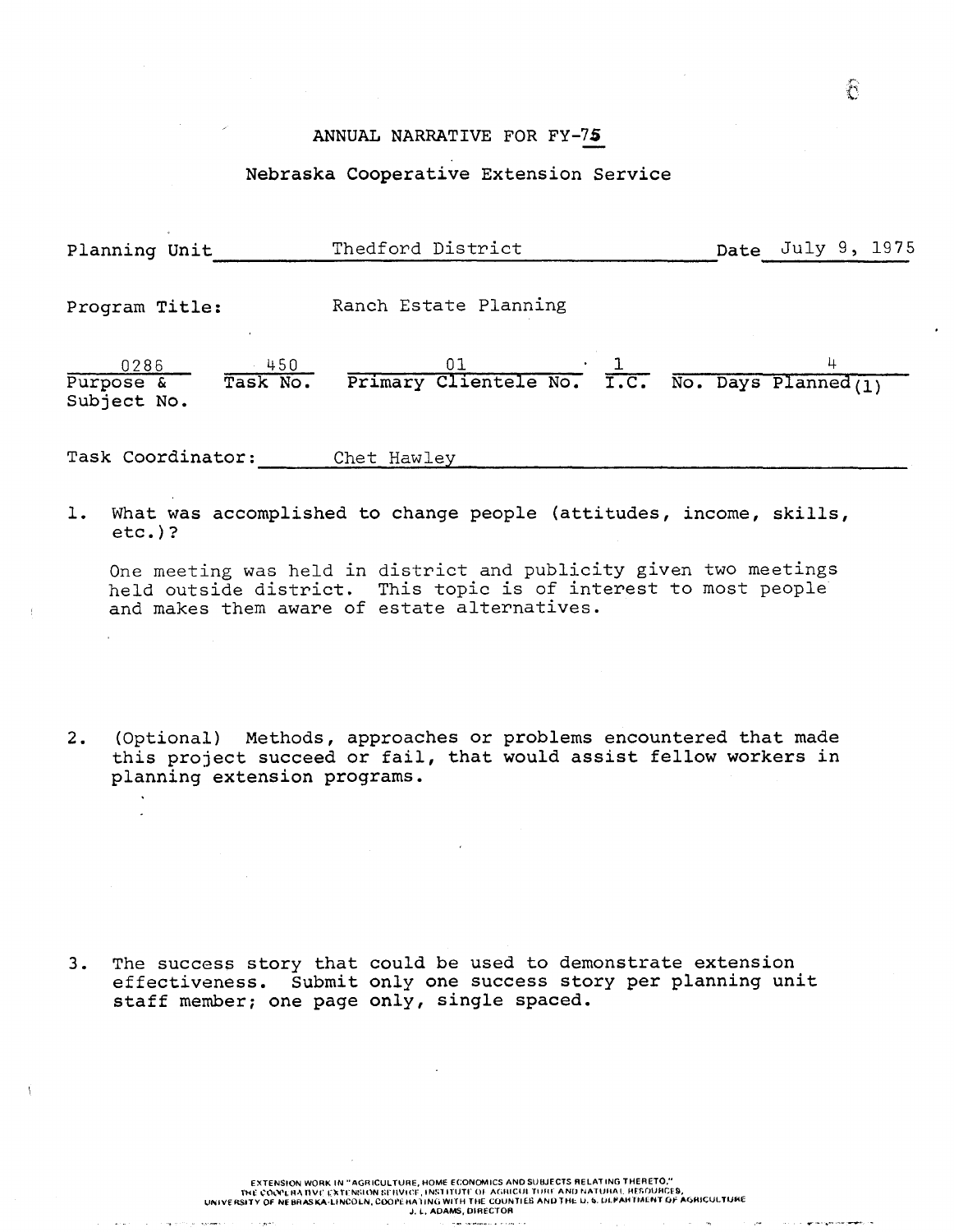## ANNUAL NARRATIVE FOR FY-75

### Nebraska Cooperative Extension Service

| Planning Unit       | Thedford District                                                  | Date July 9, 1975 |
|---------------------|--------------------------------------------------------------------|-------------------|
| Program Title:      | Pork production workshop                                           |                   |
| 0416<br>Subject No. |                                                                    |                   |
| Task Coordinator:   | Chet Hawley                                                        |                   |
| 1.<br>$etc.$ )?     | What was accomplished to change people (attitudes, income, skills, |                   |
|                     | This project was shifted to next year.                             |                   |

2. (Optional) Methods, approaches or problems encountered that made this project succeed or fail, that would assist fellow workers in planning extension programs.

Had some trouble with schedules and too much other program.

3. The success story that could be used to demonstrate extension effectiveness. Submit only one success story per planning unit staff member; one page only, single spaced.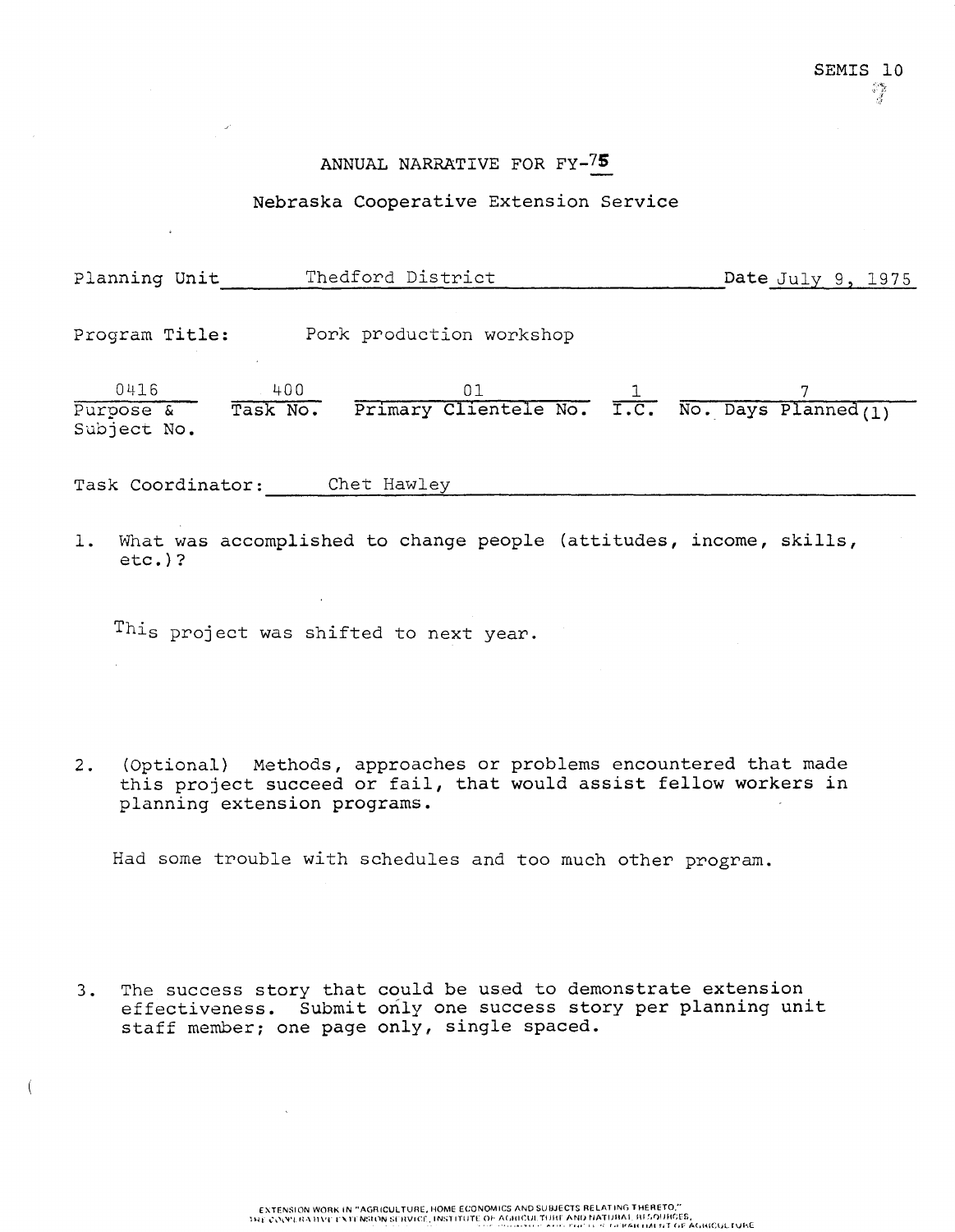#### ANNUAL NARRATIVE FOR FY-75

#### Nebraska Cooperative Extension Service

| Planning Unit                    | Thedford District                                                                             | Date July $9, 1975$ |
|----------------------------------|-----------------------------------------------------------------------------------------------|---------------------|
| Program Title:                   | Planned grazing systems                                                                       |                     |
| 0520<br>Purpose &<br>Subject No. | 900<br>$\frac{01}{\text{Primary } \text{Clientele No.}}$ T.C. No. Days Planned(1)<br>Task No. |                     |
| Task Coordinator:                | Chet Hawley                                                                                   |                     |

1. What was accomplished to change people (attitudes, income, skills, etc.)?

This project included ranch planning, cool season grass development, native grass seeding, irrigated forage and range management practices. Several ranches are now trying some methods of planned grazing and forage. The highlight of this project was our "grass tour." Sixty people attended.

2. (Optional) Methods, approaches or problems encountered that made this project succeed or fail, that would assist fellow workers in planning extension programs.

I had hoped that state wide effort would make this project more effective. The state wide effort did not materialize.

3. The success story that could be used to demonstrate extension effectiveness. Submit only one success story per planning unit staff member; one page only, single spaced.

 $\mathbf{r}$  and  $\mathbf{r}$  and  $\mathbf{r}$ 

 $\sim$   $\sim$ 

 $\sim$  100 km s  $\sim$  100

an international proposition and the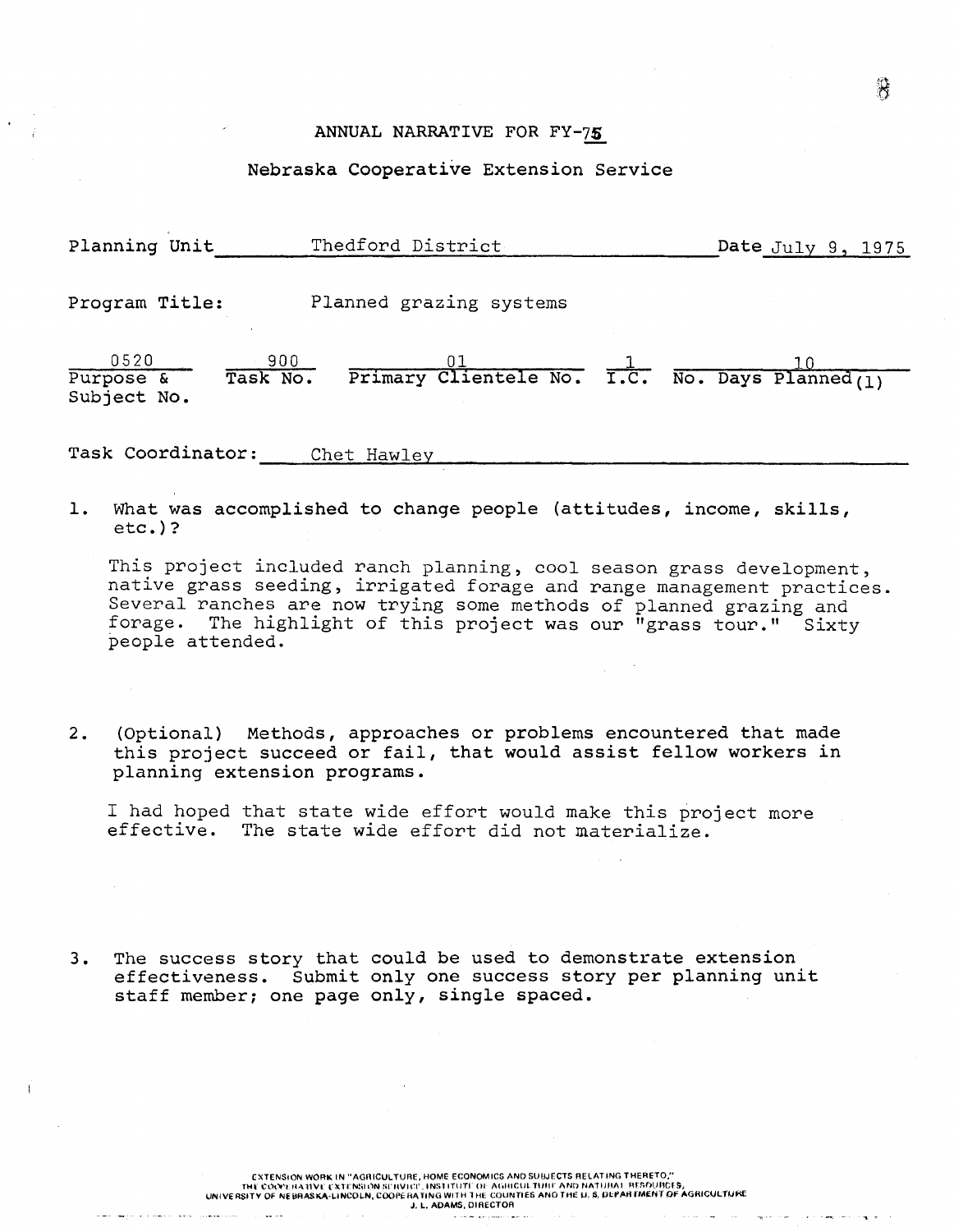# BUDGET AND EXPENDITURES FOR 1974-1975

|                             | <b>ESTIMATED</b>     | SPENT                |
|-----------------------------|----------------------|----------------------|
| Agent Salary<br>Chet Hawley | \$2950.00            | \$2950.00            |
| Thedford Office Assistant   | 5300.00              | 5181.92              |
| Mullen Office Assistant     | 2080.00              | 2109.33              |
| Summer Aid                  | 200.00               | 260.00               |
| Area Agent Support          | 2100.00              | 1225.00              |
| Postage                     | 390.00               | 70.00                |
| Telephone                   | 800.00               | 759.94               |
| Building Rent               | 100.00               | 63.00                |
| Office Equipment Repair     | 25.00                | 167.11               |
| Agent Travel<br>Chet Hawley | 3500.00              | 3735.90              |
| Board Members Expense       | 1000.00              | 857.44               |
| Miscellaneous               | 350.00               | 448.80               |
| Supplies and Stationery     | 850.00               | 780.62               |
| New Equipment<br>TOTALS     | 100.00<br>\$19745.00 | 730.82<br>\$19339.88 |

# BUDGET FOR 1975-1976

| Agent Salary                     | \$3250.00  |
|----------------------------------|------------|
| Thedford Office Assistant Salary | 5500.00    |
| Mullen Office Assistant Salary   | 2310.00    |
| Aides and Work Study Salary      | 200.00     |
| Vacation Secretary Salary        | 300.00     |
| Area Agent Support               | 2310.00    |
| Postage                          | 200.00     |
| Telephone                        | 800.00     |
| Building Rent                    | 650.00     |
| Office Equipment Repair          | 150.00     |
| Agent Travel                     | 3900.00    |
| Board Members Expense            | 1000.00    |
| Miscellaneous                    | 450.00     |
| Supplies and Stationery          | 975.00     |
| New Equipment                    | 100.00     |
| TOTAL BUDGET                     | \$22095.00 |
|                                  |            |

 $\Omega_{\rm{c}}$  .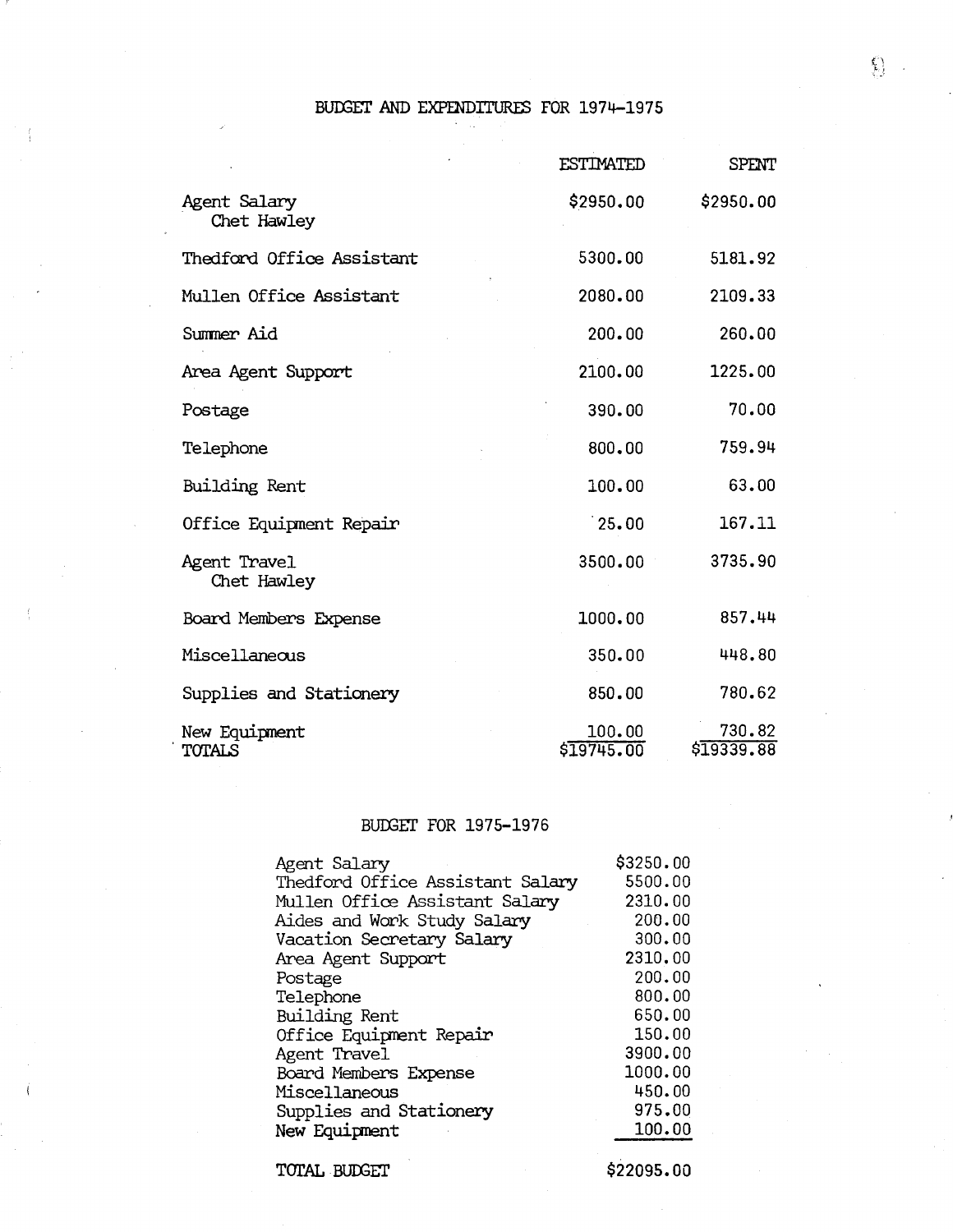$\sim$ 

|              | Thedford District Ext. Association<br>Name of Organization |                           | Blaine, Thomas, Hooker & Grant<br>County |        |                       | June, 1975<br>Date |           |
|--------------|------------------------------------------------------------|---------------------------|------------------------------------------|--------|-----------------------|--------------------|-----------|
|              | THEDFORD OFFICE                                            |                           |                                          |        |                       |                    |           |
| Quantity     | <b>Items</b>                                               | Description               | Date<br>Acquired                         | Cost   | Owned by              | Identity<br>Mark   | Condition |
| $\mathbf{1}$ | Office Desk                                                | Brown Steel, left return  | $12 - 7 - 71$                            | 185.00 | Thedford Dist.        |                    | Excellent |
| $\mathbf{1}$ | Steno Chair                                                | Steel, padded seat & back | $8 - -60$                                | 42.85  | Thedford Dist.        |                    | Good      |
| $\mathbf{1}$ | 4-Drawer File                                              | MS Modern Steelcraft      | $9 - 1 - 66$                             | 48.87  | Thedford Dist.        |                    | Excellent |
| $\mathbf{1}$ | 4-Drawer File                                              | Hon                       | $6 - -58$                                | 60.71  | Thedford Dist.        |                    | Good      |
| $\mathbf{1}$ | 4-Drawer File                                              | Walther's Office Equip.   | $2 - -63$                                | 55.00  | Thedford Dist.        |                    | Good      |
| $\mathbf{1}$ | 4-Drawer File                                              | Anderson-Hickey Co.       | $6 - 14 - 65$                            | 60.00  | Thedford Dist.        |                    | Excellent |
| $\mathbf{1}$ | 4-Drawer File                                              | Steel Age                 |                                          |        | Thedford Dist.        |                    | Good      |
| $\mathbf{1}$ | IBM Typewriter                                             | Correcting Selectric II   | $10 - 19 - 73$                           | 621.00 | Thedford Dist.        |                    | Excellent |
| $\mathbf{1}$ | Adding Machine                                             | Victor                    | $7 - 6 - 62$                             | 219.00 | Thedford Dist         |                    | Good      |
| 6            | Folding Chairs                                             |                           | $5 - -56$                                | 33.00  | Thedford Dist.        |                    | Good      |
| $\mathbf{1}$ | Dictating Machine                                          | Stenorette DeJur Grundig  | $11 - 15 - 61$                           | 249.00 | Thedford Dist!(81009) |                    | Good      |
| 1            | Stenorette Machine Table                                   |                           | $8 - -62$                                | 14.00  | Thedford Dist.        |                    | Good      |
| $\mathbf{1}$ | Office Clock                                               | 13" Westclox              |                                          |        | Thedford Dist.        |                    | Fair      |
| $\mathbf{1}$ | Electric Fan                                               | Dominion                  | $7 - 1 - 66$                             | 17.95  | Thedford Dist.        |                    | Good      |
| 1            | Desk Lamp                                                  | Secretary' Desk           | $6 - -55$                                | 22.95  | Thedford Dist.        |                    | Good      |
| $\mathbf{1}$ | Light Fixture                                              | Flourescent-4 tube        | $12 - 5 - 62$                            | 62.23  | Thedford Dist         |                    | Good      |

(Above Secretary's Desk)

 $\zeta^{\rm gas}$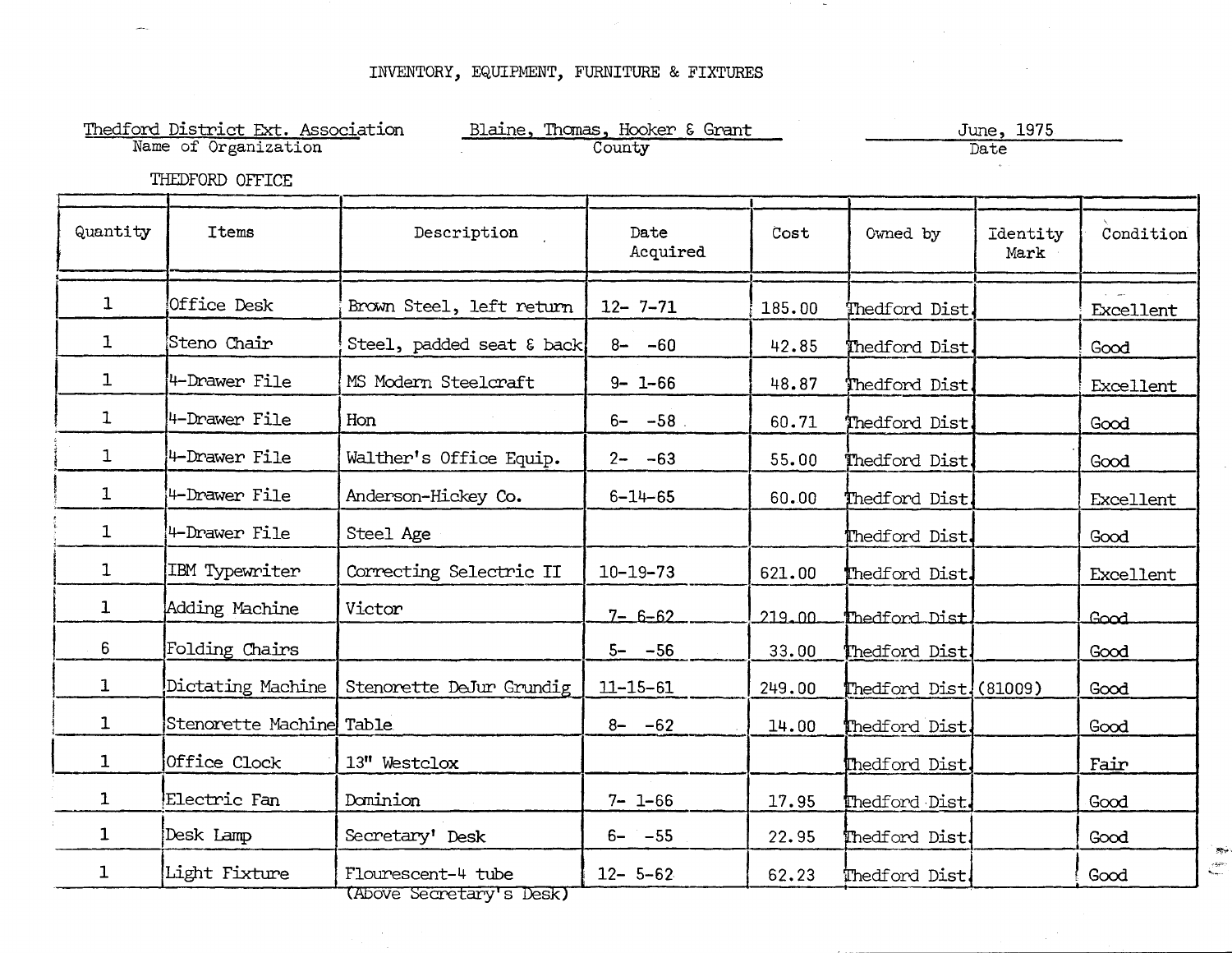| Thedford District Ext. Association<br>Name of Organization<br>Blaine, Thomas, Hooker & Grant<br>June, 1975<br>County<br>Date<br>Thedford Office |                 |                                           |                  |        |                |                  |           |
|-------------------------------------------------------------------------------------------------------------------------------------------------|-----------------|-------------------------------------------|------------------|--------|----------------|------------------|-----------|
| Quantity                                                                                                                                        | <b>Items</b>    | Description                               | Date<br>Acquired | Cost   | Owned by       | Identity<br>Mark | Condition |
| 2 <sup>1</sup>                                                                                                                                  | Office Dividers | Paneled, 2 sections                       | $1 - -72$        | 115.00 | Thedford Dist. |                  | Excellent |
| $\mathbf{1}$                                                                                                                                    | Mimeograph      | A.B. Dick 360                             | $-69$<br>$10 -$  | 675.00 | Thedford Dist. |                  | Excellent |
| $\mathbf{1}$                                                                                                                                    | Filing Cabinet  | 27-drawer, Hobart                         |                  |        | Thedford Dist. |                  | Good      |
| $\mathbf{1}$                                                                                                                                    |                 | Portapage Speaker, Public Address Speaker | $-57$<br>$5-$    | 111.00 | Thedford Dist. |                  | Good      |
| $\mathbf{1}$                                                                                                                                    | Lecternette     | $L$ 30-1-                                 | $7 - 1 - 66$     | 251.00 | Thedford Dist. |                  | Excellent |
| $\mathbf{1}$                                                                                                                                    | 4-drawer file   | Shaw-Walker                               |                  |        | Thedford Dist. |                  | Very Poor |
| 2 <sup>1</sup>                                                                                                                                  | Shelves         | Storage, Home Made                        |                  |        | Thedford Dist. |                  | Fair      |
| $\mathbf{1}$                                                                                                                                    | Tattoo Machine  | Franklin                                  | $-65$            | 9.50   | Thedford Dist. |                  | Poor      |
| $\mathbf{1}$                                                                                                                                    | Storage Cabinet | 3-door, $12'x7'$                          | $6 - -55$        | 100.00 | Thedford Dist. |                  | Fair      |
| $\mathbf{1}$                                                                                                                                    | Blackboard      | (In Sheriff's Office)                     |                  | 5.00   | Thedford Dist. |                  | Poor      |
| $\mathbf{1}$                                                                                                                                    | Bulletin Board  | Peg Board (Hallway)                       | $-58$<br>$6-$    | 20.00  | Thedford Dist. |                  | Good      |
| $\mathbf{1}$                                                                                                                                    | Bulletin Board  | Peg Board (Hallway)23"x48"                | $6 - -58$        | 10.00  | Thedford Dist. |                  | Good      |
| $\mathbf{1}$                                                                                                                                    | Office Table    | Wooden, 5'x2'x8'                          |                  |        | Thedford Dist. |                  | Fair      |
| $\mathbf{1}$                                                                                                                                    | Bulletin Board  | (At Hyannis)                              |                  | 12.00  | Thedford Dist. |                  | Excellent |
| $\mathbf{1}$                                                                                                                                    | Bulletin Board  | (At Brewster)                             | $2 - -63$        | 10.00  | Thedford Dist. |                  | Excellent |
|                                                                                                                                                 |                 |                                           |                  |        |                |                  |           |

 $1$ 

 $\mathbf{l}$ 

 $\vdots$ 1  $\frac{1}{4}$ 1  $\mathbf{1}$ į.  $\mathbf{I}$  , i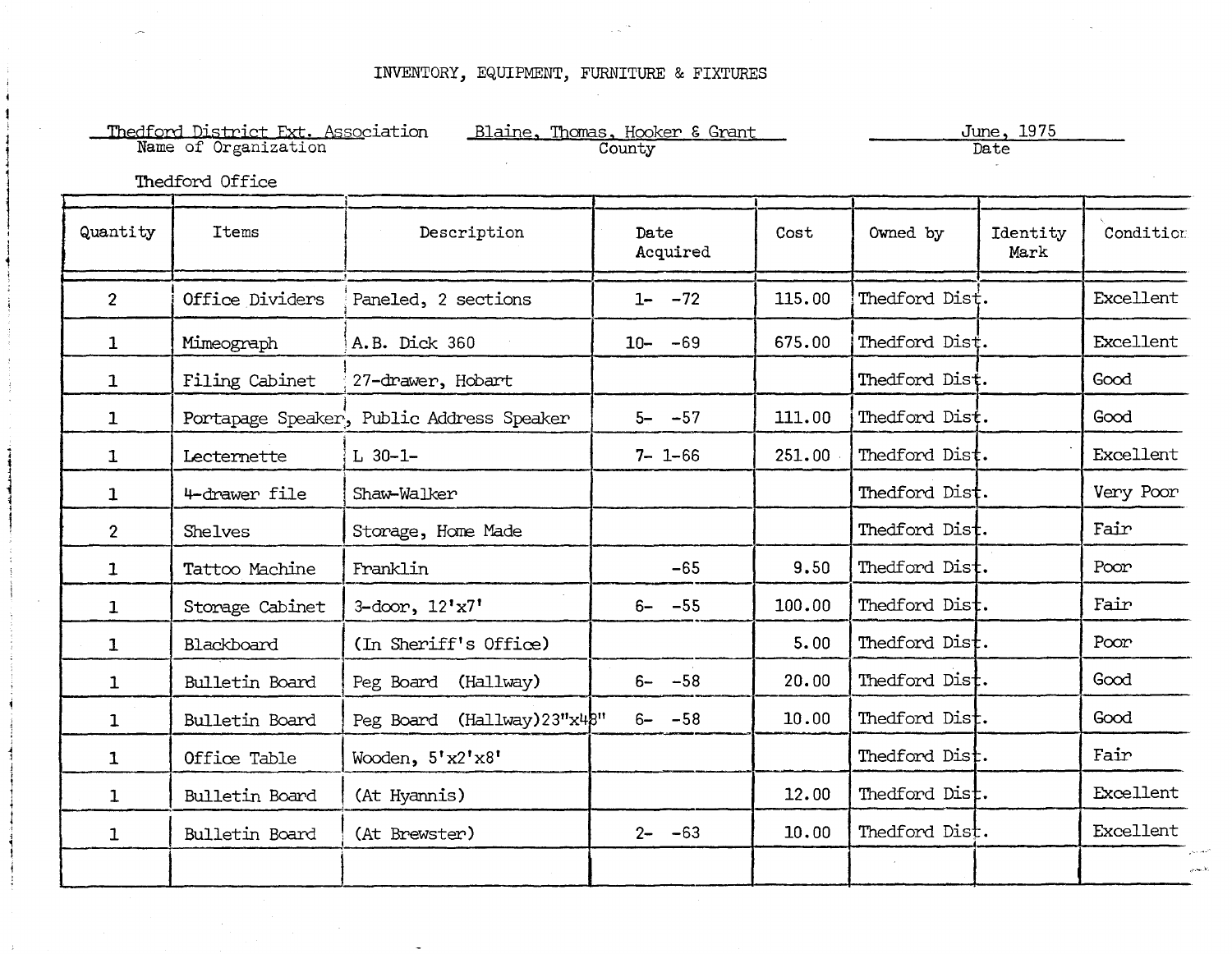$\sim 10^{-1}$ 

|              | Thedford District Ext. Association<br>Name of Organization<br>Thedford Office |                                             | Blaine, Thomas, Hooker & Grant<br>County |        |                 | June, 1975<br>Date |           |
|--------------|-------------------------------------------------------------------------------|---------------------------------------------|------------------------------------------|--------|-----------------|--------------------|-----------|
| Quantity     | <b>Ttems</b>                                                                  | Description                                 | Date<br>Acquired                         | Cost   | Owned by        | Identity<br>Mark   | Condition |
| $\mathbf{1}$ | Paper Punch                                                                   | 3-hole                                      | $6 - -56$                                | 10.95  | Thedford Dist.  |                    | Good      |
| $\mathbf{1}$ | Paper Cutter                                                                  |                                             | $6 - -56$                                | 8.90   | Thedford Dist.  |                    | Fair      |
| $\mathbf{1}$ | 2-drawer file                                                                 | wooden (contains 4-H                        |                                          | 12.00  | Thedford Dist   |                    | Good      |
| $\mathbf{1}$ | Bulletin Board                                                                | history cards)<br>43"x68" north office wall |                                          |        | Thedford Dist.  |                    | Good      |
| 1            | <b>Desk</b>                                                                   | 60" x 28" metal                             | $7 - -57$                                | 190.40 | Thedford Dist.  |                    | Excellent |
| $\mathbf{1}$ | Swivel Chair                                                                  | Gray, United Exec.                          | $12 - 8 - 71$                            | 70.95  | Thedford Dist.  |                    | Excellent |
| $\mathbf{1}$ | Storage Cabinet                                                               | 3' x 8' (Area Agents Room)                  | $4 - -57$                                | 48.00  | Thedford Dist   |                    | Excellent |
| $\mathbf{1}$ | Projector                                                                     | 2x2 Three Dimension Co.                     | $3 - 3 - 51$                             | 108.19 | Thedford Dist   | (89156)            | Fair      |
| $\mathbf{1}$ | Stop Watch                                                                    | Elgin                                       | $5 - -68$                                | 14.25  | Thedford Dist   |                    | Excellent |
| $\mathbf{1}$ | Walkie Talkie Set                                                             | General Electric                            | $6 - -68$                                | 20.45  | Thedford Dist   |                    | Excellent |
| $\mathbf{1}$ | Movie Screen                                                                  | 40"x40" DLS                                 | $3 - 3 - 51$                             |        | Thedford Dist   |                    | Good      |
| $2^{\circ}$  | Desk Trays                                                                    | Smokie (Area Agents Desk)                   | $1 - 24 - 72$                            | 3.58   | Thedford Dist   |                    | Excellent |
| $\mathbf{1}$ | Office Desk                                                                   | 5'x2'x8' wooden (Agents                     |                                          |        | [Thedford Dist] |                    | Good      |
| $\mathbf{1}$ | Desk Chair                                                                    | $r$ ocm)<br>Swivel                          | $6 - -57$                                | 61.10  | Thedford Dist   |                    | Good      |
| $\mathbf{1}$ | Map Board                                                                     | (South Office Wall)                         | $5 - -60$                                | 10.00  | Thedford Dist!  |                    | Good      |
| $\mathbf{1}$ | Shelves                                                                       | $5'x9'$ (Agents Office)                     | $1 - -72$                                | 25.00  | Thedford Dist!  |                    | Excellent |

 $\sim$   $\omega$  $\hat{D}$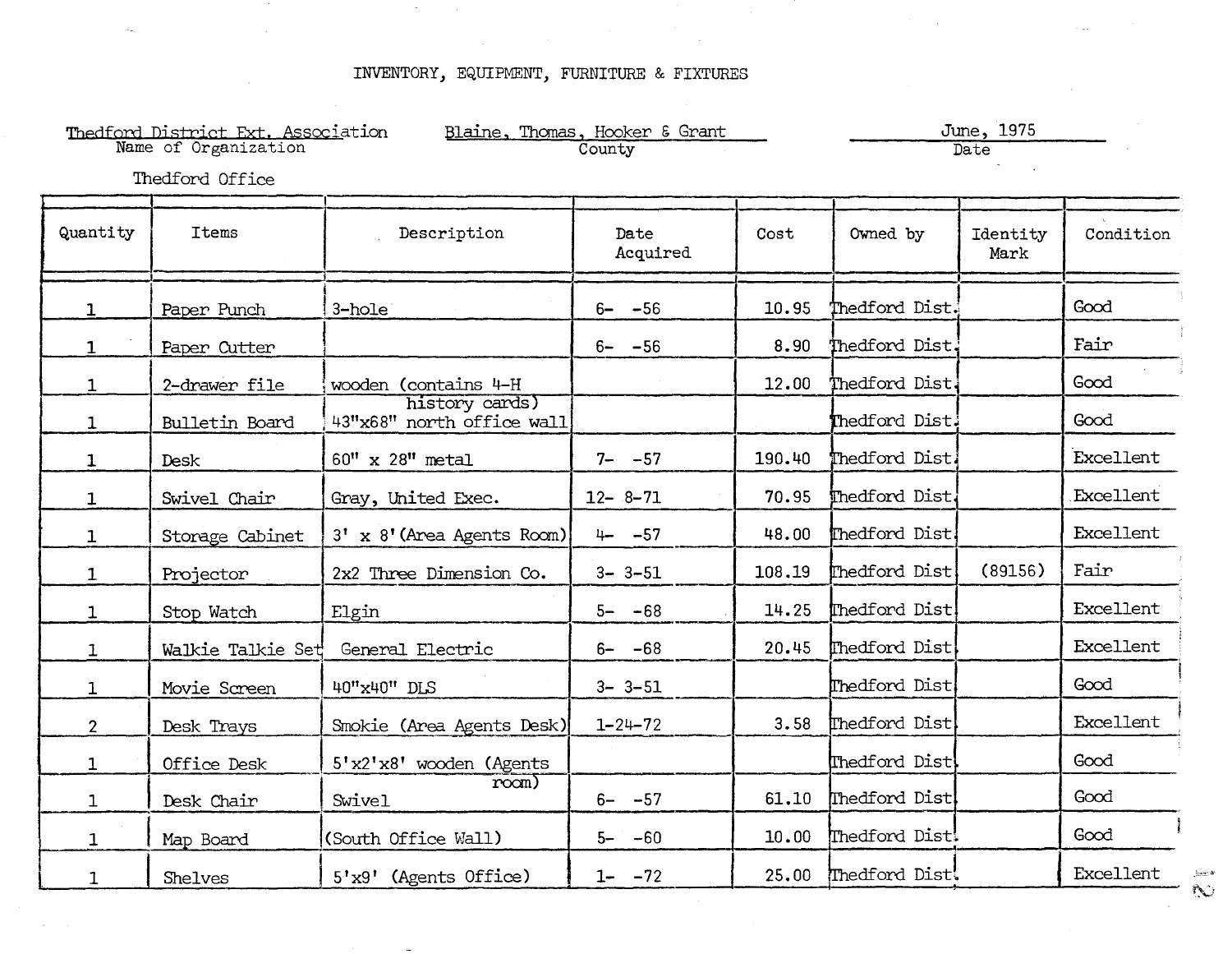| Thedford District Ext. Association<br>Name of Organization |                                                              | Blaine, Thomas, Hooker & Grant<br>County               |                  | June, 1975<br>Date |                |                  |           |
|------------------------------------------------------------|--------------------------------------------------------------|--------------------------------------------------------|------------------|--------------------|----------------|------------------|-----------|
|                                                            | Thedford Office                                              |                                                        |                  |                    |                |                  |           |
| Quantity                                                   | Items                                                        | Description                                            | Date<br>Acquired | Cost               | Owned by       | Identity<br>Mark | Condition |
| $\mathbf{1}_{2}$ at                                        | Copy Machine                                                 | Thermo-Fax, 3M Company                                 | $12 - 11 - 72$   | 175.00             | Thedford Dist. |                  | Excellent |
| $\mathbf{1}$                                               |                                                              | Addressograph Machine, Elliott, trays & plates 8- 7-72 |                  | 149.50             | Thedford Dist. |                  | Excellent |
| $\mathbf{1}$                                               |                                                              | Carousel Projector, 650 H Zoom with gray               | $6 - 13 - 73$    | 139.00             | Thedford Dist. |                  | Excellent |
| 3                                                          | Carousel 80                                                  | case, Model B<br>slide trays                           | $6 - 13 - 73$    | 7.77               | Thedford Dist. |                  | Excellent |
| $\mathbf{1}$                                               |                                                              | 450 Polaroid Camera, & film, type 107                  | $6 - 13 - 73$    | 126.88             | Thedford Dist. |                  | Excellent |
| $\mathbf{1}$                                               |                                                              | Polaroid Focused Flash, Model 490                      | $6 - 13 - 73$    | 8.88               | Thedford Dist. |                  | Excellent |
| $\mathbf{1}$                                               |                                                              | Deluxe Polaroid Case, Style #4601                      | $6 - 13 - 73$    | 10.00              | Thedford Dist. |                  | Excellent |
| 1                                                          |                                                              | Mamiya/Sekor, 50DDTL/with case Slide Camera            | $6 - 13 - 73$    | 150.00             | Thedford Dist. |                  | Excellent |
|                                                            | Slide Film, 3<br>Hi-Power Cubes, 4                           |                                                        |                  | $-5.19$<br>1.40    |                |                  |           |
| $\mathbf{1}$                                               |                                                              | Overhead Projector, 5-088 3M Company                   | $6 - 13 - 73$    | 255.55             | Thedford Dist. |                  | Excellent |
| $\mathbf{1}$                                               | fold up, with case<br>Wrico Signmaker $\epsilon$ Accessories |                                                        | $6 - 18 - 74$    | 53.10              | Thedford Dist. |                  | Excellent |
| 1.                                                         | #AV-B-150<br>Calculator                                      | Sharp, Elsi 817S                                       | $5 - -75$        | 100.00             | Thedford Dist. |                  | Excellent |
| 1                                                          |                                                              | Combination Black Board and Fasel                      | $5 - -75$        | 50.00              | Thedford Dist. |                  | Excellent |
|                                                            |                                                              |                                                        |                  |                    |                |                  |           |
|                                                            |                                                              |                                                        |                  |                    |                |                  |           |
|                                                            |                                                              |                                                        |                  |                    |                |                  |           |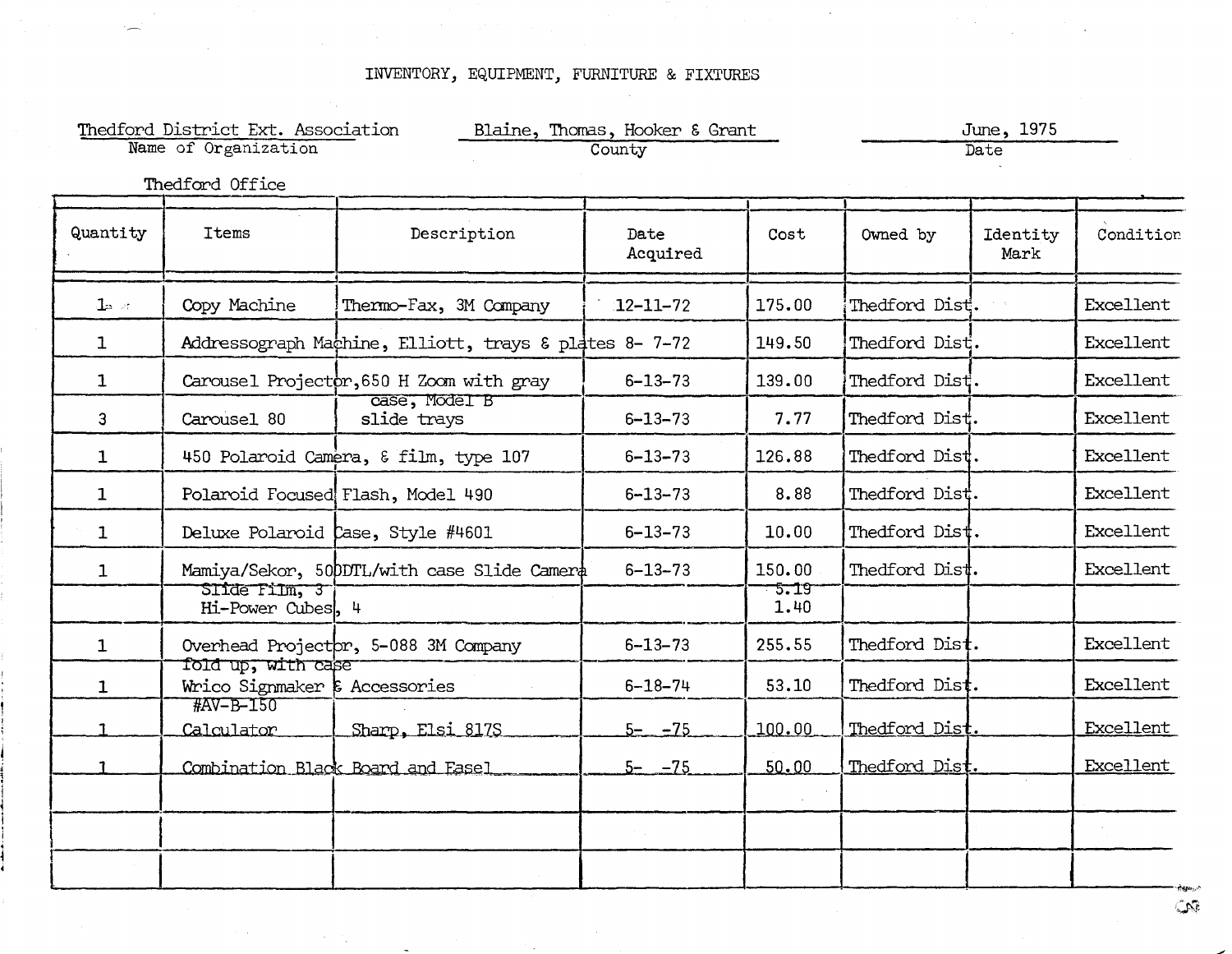|                      | Thedford District Ext. Association |                                        | Blaine, Thomas, Hooker & Grant |        |                     | June, 1975       |           |  |
|----------------------|------------------------------------|----------------------------------------|--------------------------------|--------|---------------------|------------------|-----------|--|
| Name of Organization |                                    | County                                 |                                | Date   |                     |                  |           |  |
|                      | Mullen Office                      |                                        |                                |        |                     |                  |           |  |
| Quantity             | <b>Items</b>                       | Description                            | Date<br>Acquired               | Cost   | Owned by            | Identity<br>Mark | Condition |  |
| $\mathbf{1}$         |                                    | IBM Selectric Typewriter, Electric 715 | $11 - -70$                     | 441.00 | Thedford Dist.      |                  | Excellent |  |
| $\mathbf{1}$         | 4-drawer file                      | Gray                                   | $-75$                          | 70.00  | Thedford Dist.      |                  | Excellent |  |
| $5\phantom{.}$       | 4-drawer files                     | Gray "Hon"                             | $5 - 22 - 75$                  | 349.75 | Thedford Dist.      |                  | Excellent |  |
| $\overline{2}$       | 4-drawer files                     | Gray                                   | $6 - 13 - 73$                  | 140.00 | Thedford Dist.      |                  | Excellent |  |
| $\mathbf{I}$         | 27-drawer file                     | Gray                                   | $6 - 13 - 73$                  |        | Thedford Dist.      |                  | Excellent |  |
| $\mathbf{1}$         | Desk                               | Formica Top & 2drawer files            | $-75$                          | 150.00 | Thedford Dist.      |                  | Excellent |  |
| $\mathbf{1}$         | Shelf                              | Homemade                               | $-75$                          | 110.00 | Thedford Dist.      |                  | Excellent |  |
| $\overline{2}$       | Carpet Protectors                  | Fiberglass                             | $-75$                          | 25.00  | Thedford Dist.      |                  | Good      |  |
| $\overline{2}$       | Files, 4-drawer                    | Gray                                   |                                |        | From ASCS, Thedford |                  | Poor      |  |
| $\mathbf{1}$         | File, 4-drawer                     | Gray                                   |                                |        | From Fullerton ASCS |                  | Fair      |  |
| $\mathbf{1}$         | Typist Desk                        | Green, right handed                    | $-74$                          |        | From B.B. ASCS      |                  | Excellent |  |
| $\mathbf{1}$         | Adding Machine                     | Victor                                 |                                |        | From ASCS, Thedford |                  | Good      |  |
| $\mathbf{1}$         | Soil Test Probe                    |                                        |                                |        | <b>NRD</b>          |                  | Good      |  |
|                      |                                    |                                        |                                |        |                     |                  |           |  |
|                      |                                    |                                        |                                |        |                     |                  |           |  |
|                      |                                    |                                        |                                |        |                     |                  |           |  |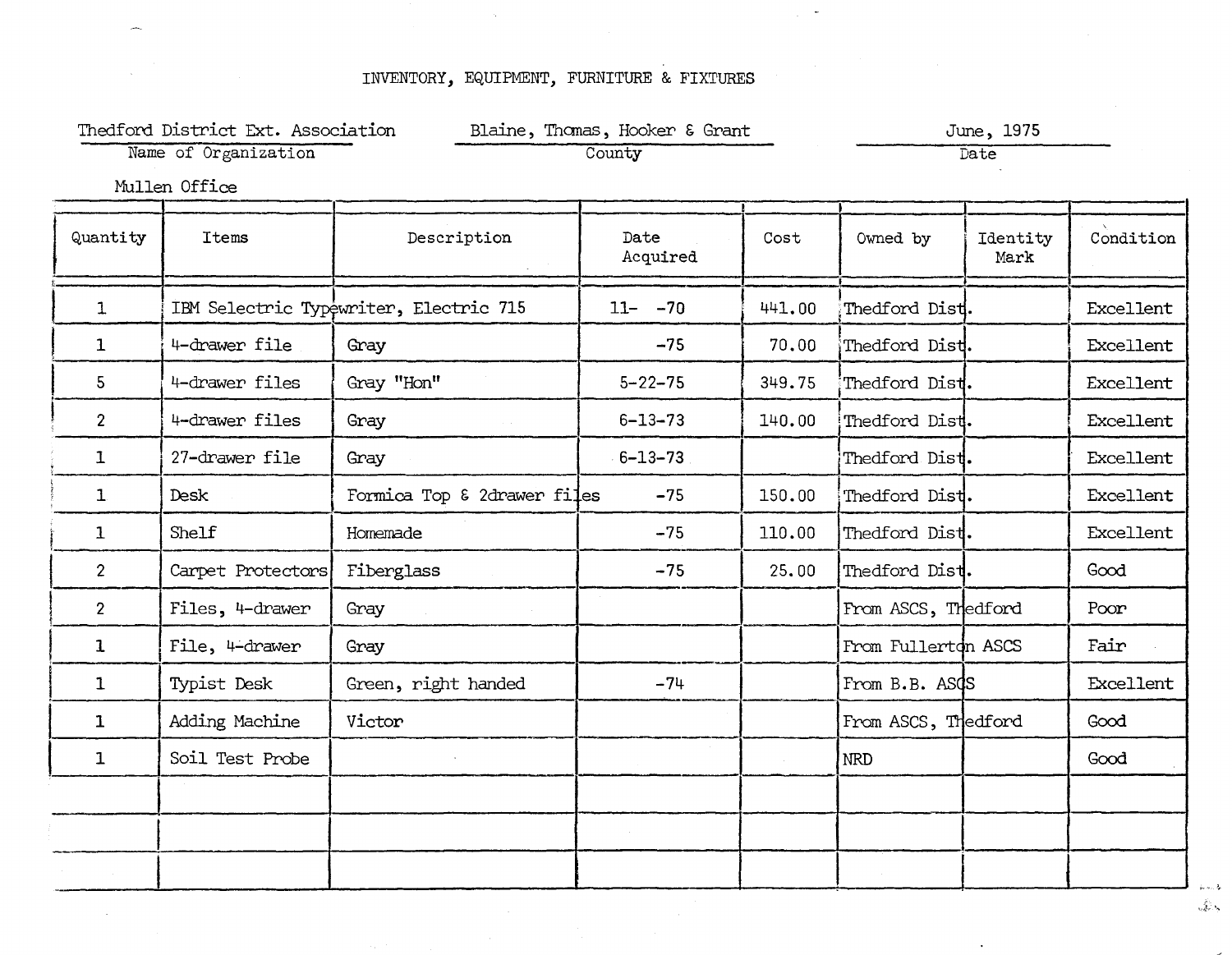|              | Thedford District Ext. Association<br>Name of Organization<br>Mullen Office |                                       | Blaine, Thomas, Hooker & Grant<br>County |        |                | June, 1975<br>Date |                |
|--------------|-----------------------------------------------------------------------------|---------------------------------------|------------------------------------------|--------|----------------|--------------------|----------------|
| Quantity     | Items                                                                       | Description                           | Date<br>Acquired                         | Cost   | Owned by       | Identity<br>Mark   | Conditio       |
| $\mathbf{1}$ | Typewriter Table                                                            |                                       |                                          |        | Thedford Dist. | $\mathbf{1}$       | Good           |
| $\mathbf{1}$ | Typewriter                                                                  | Smith-Corona                          | $7 - -58$                                | 165.50 | Thedford Dist. | $\overline{2}$     | Good           |
| $\mathbf{1}$ | Polaroid Camera                                                             | Flash Attachment, light               | $6 - -56$                                | 100.00 | Thedford Dist. | 3                  | Very Po        |
| $\mathbf{1}$ | File                                                                        | meter, case<br>1-drawer, metal        |                                          |        | Thedford Dist. | 4                  | Fair           |
| $\mathbf{1}$ | Pressure Cooker Gauge Tester                                                |                                       |                                          |        | Thedford Dist. | 6                  | Fair           |
| $\mathbf{1}$ | File Basket                                                                 | Wire                                  |                                          |        | Thedford Dist. | $7\phantom{.}$     | Fair           |
| $\mathbf{1}$ | File Basket                                                                 | Wooden                                |                                          |        | Thedford Dist. | 8                  | Fair           |
| $\mathbf 1$  | 4-H Flag                                                                    |                                       |                                          |        | Thedford Dist. | 9                  | Good           |
| $\mathbf{1}$ | Bulletin Board                                                              |                                       | $-61$                                    | 12.00  | Thedford Dist. | 10                 | Good           |
| $\mathbf{1}$ | File                                                                        | 4-drawer, wooden                      |                                          |        | Thedford Dist  | 11                 | Very Po        |
| $\mathbf{1}$ | File                                                                        | 4-drawer, Walther's Office            | $2 - -63$                                | 55.00  | Thedford Dist. | 12                 | Good           |
| $\mathbf{1}$ | File                                                                        | Supply<br>4-drawer, Modern Steelcraft | $9 - -66$                                | 46.87  | Thedford Dist. | 17                 | Good           |
| $\mathbf{1}$ | Steno Chair                                                                 | Padded seat and back                  | $11 - -63$                               | 21.65  | Thedford Dist  | 13                 | <b>Excelle</b> |
| $\mathbf{1}$ | Steno Chair                                                                 | Padded seat and back                  | $7 - -66$                                | 19.10  | Thedford Dist  | 15                 | Excelle        |
| $\mathbf{1}$ |                                                                             | Set sliding door, pegboard with track | $11 - -64$                               | 34.00  | Thedford Dist! | 14                 | <b>Excelle</b> |
| $\mathbf 1$  | for cabinet shelves<br>Tape Measure                                         |                                       | $7 - -66$                                | 5.80   | Thedford Dist: | 16                 | Excelle.       |

.<br>Voqealar  $\mathcal{I}^{\mathcal{A}}$